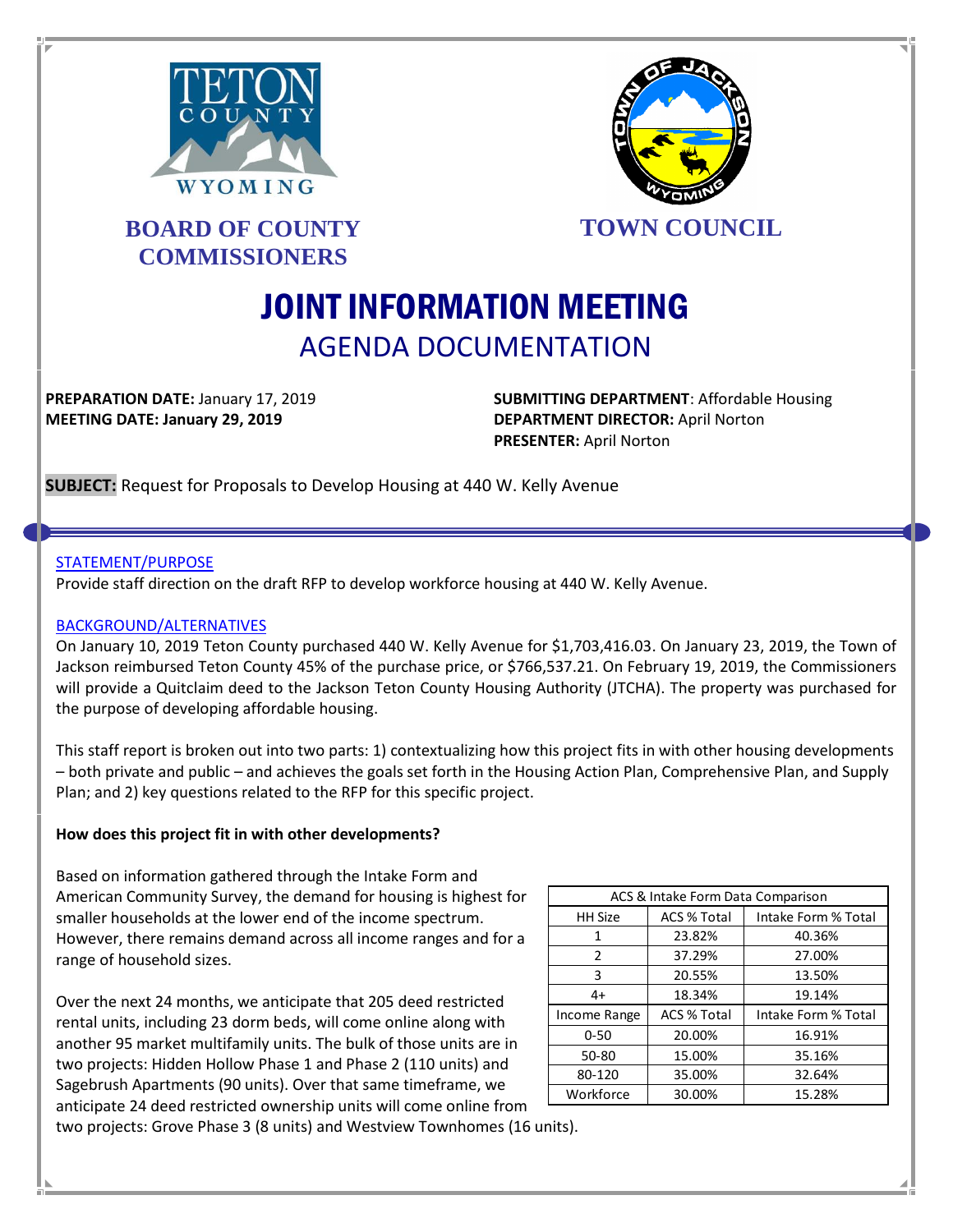|                          |         |        | Dorm        |               |       |       |       | <b>Size</b>    |
|--------------------------|---------|--------|-------------|---------------|-------|-------|-------|----------------|
| Restriction              | # units | %      | <b>Beds</b> | <b>Studio</b> | 1 Bed | 2 Bed | 3 Bed | <b>Unknown</b> |
| Affordable Rentals       | 102     | 31.48% | 23          | 21            | 45    | 9     |       | 6              |
| <b>Workforce Rentals</b> | 103     | 31.79% | 0           | 4             | 23    | 39    | 4     | 33             |
| Market Rentals           | 95      | 29.32% | 0           | 0             | 48    | 20    |       | 16             |
| Affordable Ownership     | 8       | 2.47%  | 0           | 0             | 0     | 0     | 8     |                |
| Workforce Ownership      | 16      | 4.94%  | 0           | 0             | 0     | 16    | 0     |                |
| Total                    | 324     |        | 23          | 25            | 116   | 84    | 21    | 55             |

Comparing the demand with the nearer and longer-term pipeline helps us determine the highest priority for the public projects we partner to construct. The pipeline indicates that about 90% of new units we expect to be built over the next two years are rental units and that most of those units are 1 and 2-bedrooms.

Below, staff has summarized the housing projects for consideration over the next 24 months. Except for 440 W. Kelly, these projects are all summarized in the Housing Supply Plan.

| Upcoming Community Housing Partnership Projects |           |                    |       |                                       |                                                               |  |
|-------------------------------------------------|-----------|--------------------|-------|---------------------------------------|---------------------------------------------------------------|--|
| Project                                         | # Units   | <b>Release RFP</b> |       | <b>Choose Partner Cert. Occupancy</b> | <b>Notes</b>                                                  |  |
| 440 W. Kelly Ave.                               | 12 to 18  | 5-Feb              | 6-May | <b>Fall 2020</b>                      | Jointly-owned (JTCHA)                                         |  |
| 105 Mercill Avenue                              | 25 to 30  | 6-Mar              | 4-Jun | <b>Fall 2021</b>                      | County-owned                                                  |  |
| Tract 4 Karns Meadow                            | 3 to 12   | TBD                | TBD   | TBD                                   | Waiting on E.A. ToJ SAM?<br>Historic preservation? Sell lots? |  |
| Jackson/Kelly                                   | 31-46     | TBD                | TBD   | TBD                                   | County lots only                                              |  |
| Jackson/Kelly partnership                       | 90 to 140 | TBD                | TBD   | TBD                                   | County + Red House lots                                       |  |

Looking at the unit counts for each project and the demand for housing, staff recommends focusing the smaller projects on ownership units for the higher income ranges and the larger projects on rental units for all income ranges, with an emphasis on the lower income ranges. Projects that are over 30 units, but fewer than 50 units will likely provide housing for a spectrum of income ranges.

The reasoning for this is two-fold: 1) the economics of the smaller projects are such that a higher price point for the units allows the projects to pencil without additional subsidy, and 2) the density of the larger projects lends itself to rental products that can serve a larger range of incomes, including lower earning households.

**For the 440 W. Kelly Ave RFP, staff seeks direction on the housing and parking components, specifically:** 

- **Minimum number of units, unit sizes**
- **Unit restrictions (affordability)**
- **Parking requirements**

**Staff also seeks direction on minimum requirements for the streetscape of the project, specifically:**

- **Maximum set back allowed**
- **Porches and entryways**
- **Ground floor residential**

Key Issue One: What should the housing and parking components require?

# **Unit Restrictions**

The RFP currently states that a developer must restrict all units utilizing either the Affordable Ownership or Workforce Ownership restrictions. There is no stated preference between the two. The Affordable restriction does have a maximum sales price while the Workforce restriction allows the developer to set the sales price for each unit. Appreciation is set for both restriction types (CPI capped at 3%).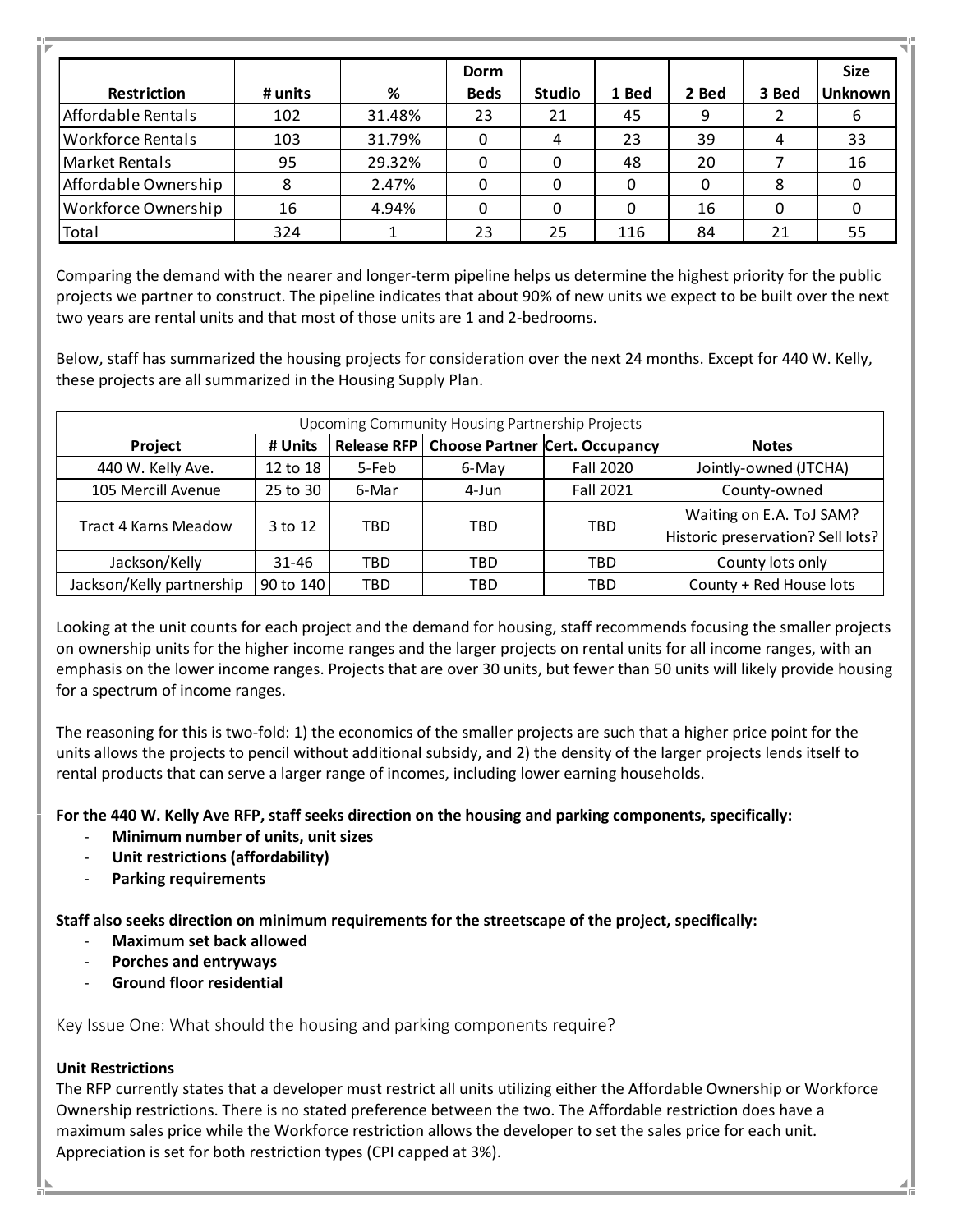Affordable units are income and asset restricted; Workforce units require that 75% of the household income is earned locally. Both programs require owners to work locally full time and prohibit owners from owning land within 150 miles of Teton County.

Based on the site size and estimates for cost of construction, the economics of the project lend themselves to a Workforce product, for which there is demand locally. The most recent Workforce Ownership unit sold by the Housing Department was a one-bedroom, 734 square-foot multi-family unit, one parking space, built in 2008, located in town, with a sales price of \$224,459. Thirty-three households applied for this unit.

| Last 12 Months - Workforce Sales |                      |              |                  |  |  |  |
|----------------------------------|----------------------|--------------|------------------|--|--|--|
| <b>Unit Size</b>                 | # Beds               | <b>Price</b> | # HH Who Entered |  |  |  |
| 734 SF                           | 1 bed                | \$224,459    | 33               |  |  |  |
| 1,435 SF                         | 2 bed plus \$505,826 |              | 17               |  |  |  |
| 1,064 SF                         | 2 bed                | \$257,272    | 87               |  |  |  |
| 1,123 SF                         | 3 bed                | \$356,383    | 35               |  |  |  |

Ultimately, there is a balance between providing affordability and requiring additional subsidy. Staff has drafted the RFP to provide flexibility for the developer in terms of which restrictions to use but has provided direction on whether the units should be rental or ownership (in this case, ownership units are required).

# **Minimum Number of Units, Unit Size**

The RFP currently requires a minimum of 15 units, does not set a maximum number of units, and does not state a preference for unit size. By requiring a minimum and maximum number of units, the RFP could provide parameters for unit sizing (number of bedrooms per unit).

The chart to the left provides an example of how setting minimum and maximum units could affect the size of units built. Providing a maximum number of units could also limit a developer's ability to maximize the site, thus limiting the number of households served and potentially increasing the sales price.

| Example Unit Breakdown Based on Minimum Requirements |                    |      |                  |                    |  |
|------------------------------------------------------|--------------------|------|------------------|--------------------|--|
| # units                                              | Livable SF SF/Unit |      | <b>Unit Size</b> | <b>LDR Parking</b> |  |
| 12                                                   | 12,500             | 1042 | $2-3$ Bed        | 18                 |  |
| 15                                                   | 12,500             | 833  | 2 Bed            | 23                 |  |
| 18                                                   | 12,500             | 695  | 9 2-bed, 9 1-bed | 23                 |  |

# **Parking Requirements**

The RFP currently states that respondents must meet the parking requirements in the LDRs. The LDRs require one parking space per dwelling unit that is 500 square feet max and 0-1 bedrooms. For all other units, the LDRs require 1.5 parking spaces per dwelling unit.

Based on access from Kelly Avenue only, approximately 20-25 parking spaces can be built on site. If ground-floor residential is required, then only 20 parking space can be built on site. If parking is reduced to one parking space per unit, the ground-floor livable square footage could increase, resulting in a more livable design, with more options for access and storage. Based on preliminary site analysis, staff believes 20 units with one parking space per unit and balconies/front porches could be provided. These would be studio, one and two-bedroom units in approximately 12,500 square feet.



Key Issue Two: Should the RFP include minimum requirements for streetscape and façade?

# **Prohibit Front Yard Parking**

Front yard parking diminishes street-level activation. Currently the RFP prohibits front yard parking in an effort to avoid this situation. Prohibiting front yard parking could also limit a developer's ability to maximize the housing built on the property.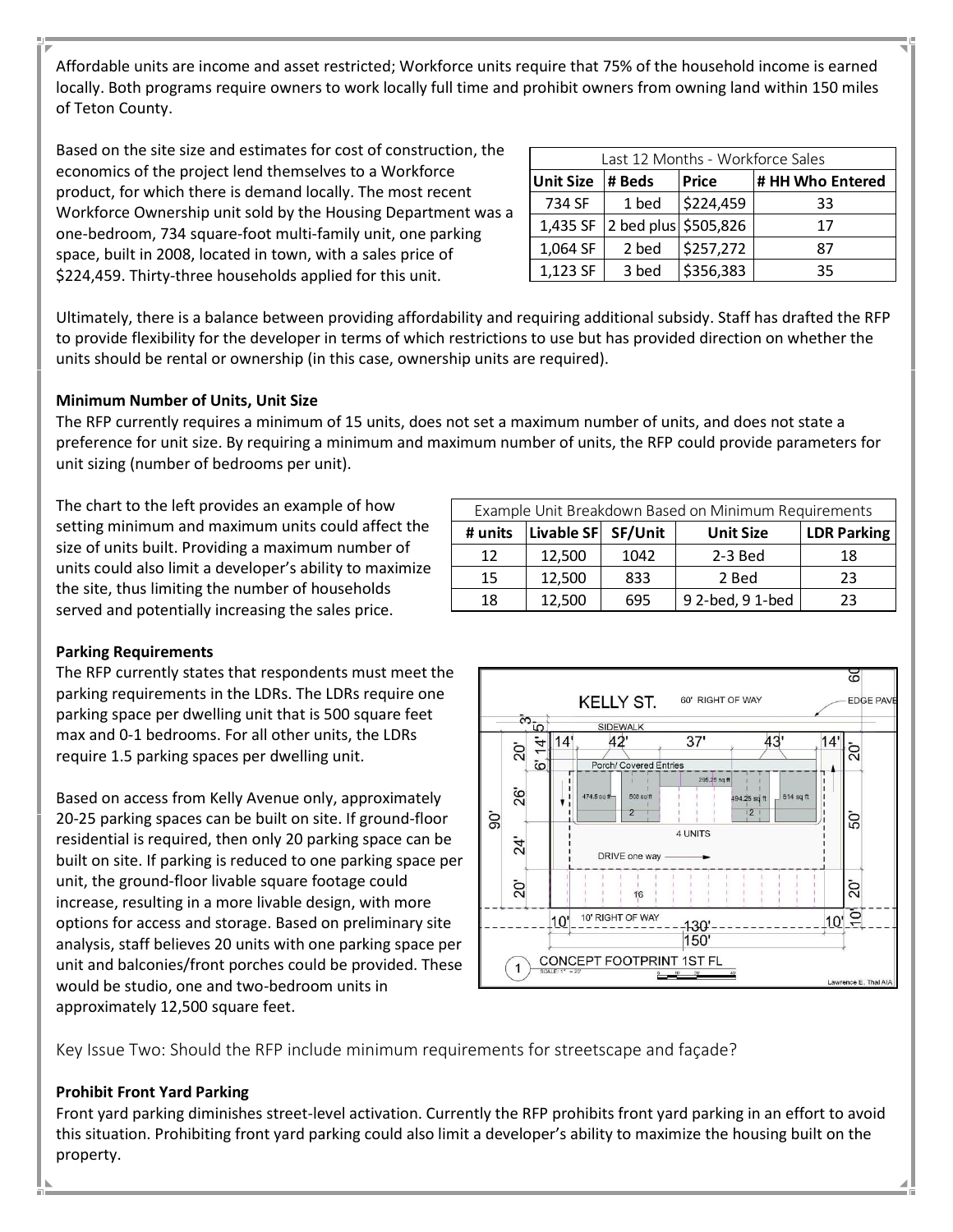# **Porches and Entryways**

Requiring a front porch and limiting the number of units that can be accessed via a front entryway will help with placemaking but could limit a developer's design options and potentially reduce the housing built on the property. Currently, the RFP states that 8 units maximum may be accessed per front entry and requires that front porches/balconies must be provided for each unit.

# **Ground Floor Residential**

Requiring ground floor residential with front porches increases the street-level activation of the project. Currently, the RFP states projects must provide a minimum of 100' of ground floor street frontage and a minimum of 1,500 square feet of habitable space on the ground floor with street facing entries and front porches. Requiring this in the RFP will limit a developer's design options but may result in a more livable design.

#### EXISTING POLICY DIRECTION – COMPREHENSIVE PLAN, HOUSING ACTION PLAN

Comprehensive Plan Policy:

- Emphasize a variety of housing types. 3.2.d
- Emphasize a variety of housing types, including deed-restricted housing. 4.1.b
- Create and develop Transitional Subareas. 4.3.b
- House at least 65% of the workforce locally. 5.1.a
- Focus housing subsidies on full-time, year-round workers. 5.1.b
- Provide a variety of housing options. 5.2.a
- Housing will be consistent with Character Districts. 5.2.b
- Create workforce housing to address remaining shortages. 5.3.c

Housing Action Plan Strategy:

Provide land as a public subsidy and build development partnerships. 2B

#### **ATTACHMENTS**

• Draft RFP for 440 W. Kelly Avenue

#### FISCAL IMPACT

The fiscal impact will vary based on the housing program defined by the elected officials. If housing that is more affordable is required, then additional public subsidy may be required.

#### STAFF IMPACT

This project will require significant time from the joint housing director. The Town planning director and Town and/or County legal departments will also be involved with the project.

#### STAKEHOLDER ANALYSIS

Stakeholders include Town and County tax payers, local working families, business owners, and neighbors.

#### LEGAL REVIEW

Reviewed by Audrey Cohen Davis and Keith Gingery.

#### RECOMMENDATION

One of the lessons learned from the 174 N. King Street RFP was that the RFP needed to be more specific and that by being specific we will receive better responses and avoid wasting respondents' time.

By requiring a minimum number of units, reducing parking to one space per unit, requiring ground floor residential and porches/balconies, and prohibiting front yard parking we will provide developers with both flexibility in design and guidelines for that design that result in better, more livable responses.

#### SUGGESTED MOTION

I move to direct staff to finalize the Request for Proposals for 440 W. Kelly Avenue and to bring it to the Joint Information Meeting on February 4, 2019 for final approval based on the direction provided in this meeting.